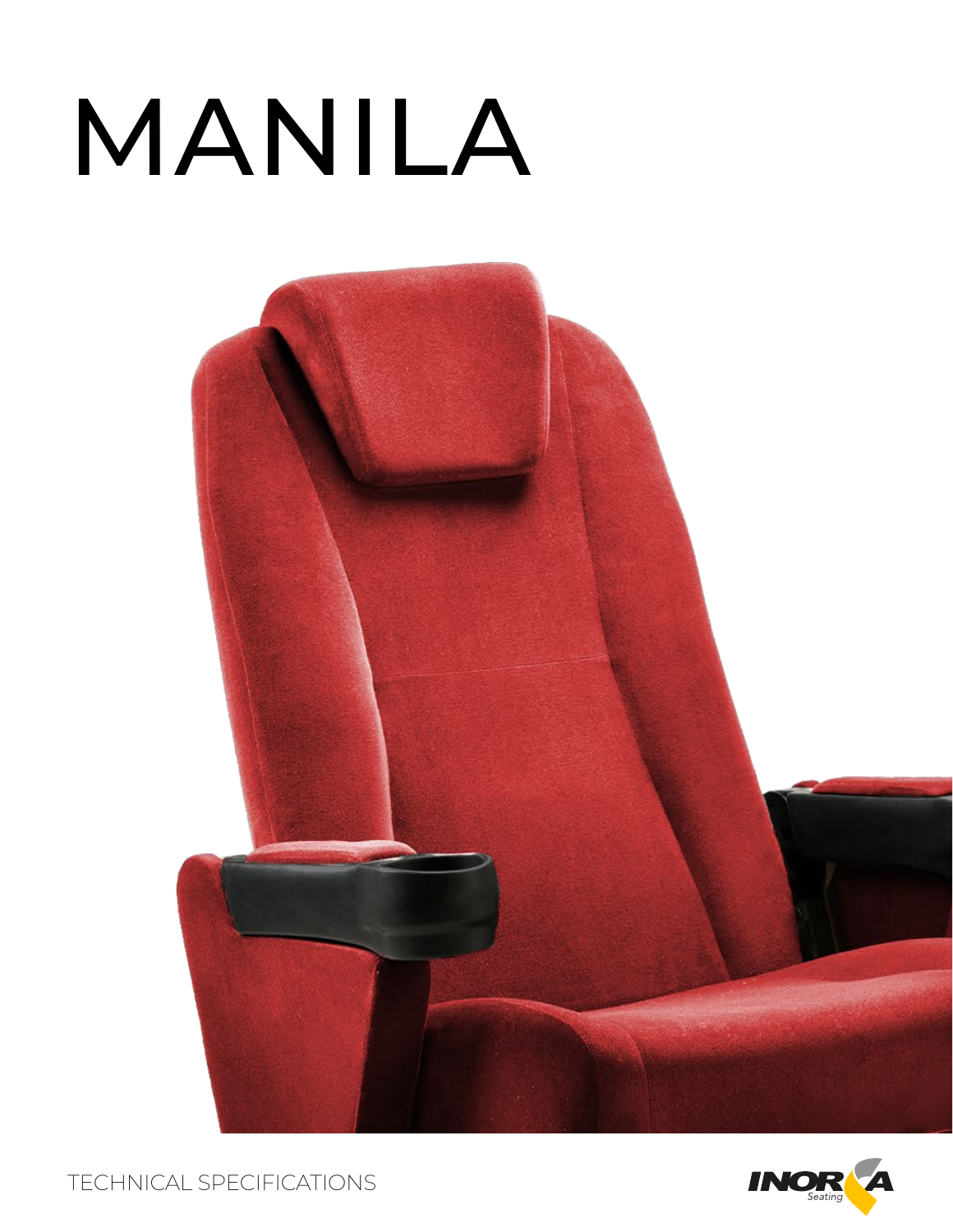# FEATURES AND BENEFITS

#### NO-SAG SPRINGS

to reinforce lumbar support and bearing capacity of the cushion

#### FLAMMABILITY

Compliance with California Technical Bulletin 117 (TB 117) and Crib 5 on some upholstery references

#### MANUFACTURER WARRANTY

5 years for frame, 2 years for lounger mechanism, and 1 year for accessories.

#### DIMENSIONAL FLEXIBILITY

23"- 26" widths

LUXURY UPHOLSTERY Replaceable upholstery, no staples or glue needed

**ACCESIBILITY** 2% of seats that comply with the ADA standard

ATTIC STOCK 2% critical components for on-site inventory

ANCHORING Pedestal based, to facilitate cleaning



# **ACCESSORIES**

NUMBERING AND SIGNALING On plastic seat cover and at the end of the row

INTEGRATED CUPHOLDER Sized to accept standard cups and cans

# UPHOLSTERED AND FOLDING ARM

Upholstered insert for forearm comfort and ADA access

## 3D HEADREST EFFECT

A 3D headREST for added support and comfort, with an option of embroidered logos.

## DECORATIVE SEAMS

To give it a more luxurious appearance

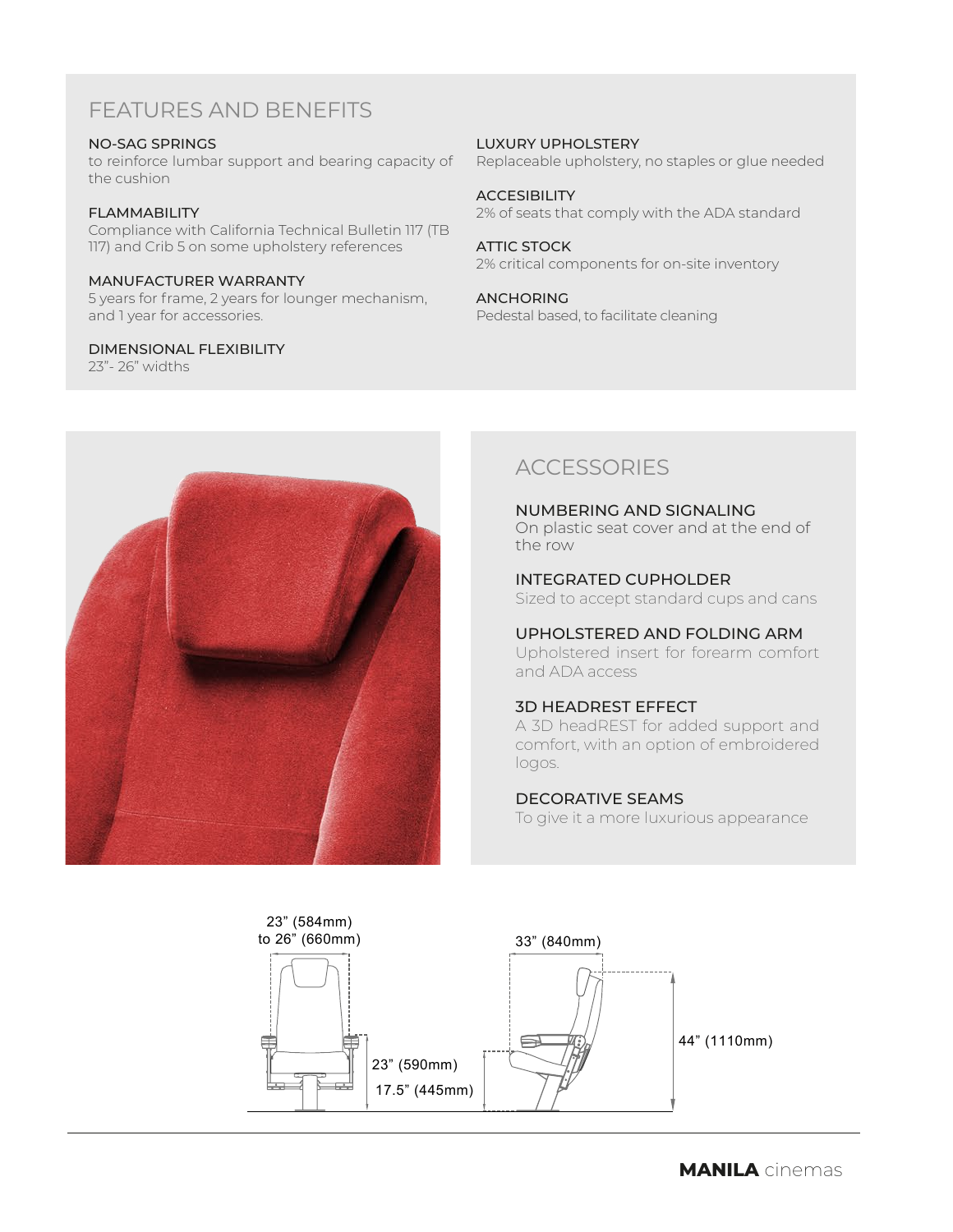# TECHNICAL SPECIFICATIONS

## **STRUCTURE**

- Fixed backrest and seat, cold-injected polyurethane.
- Structural frame in cold-rolled steel pipe caliber 18, ¾" and 1" diameter.
- Plastic arms with a built-in cupholder.
- Main pedestal stand in 4" x 4" caliber 16 pipe, assembled with MIG robotic welding.
- Available widths: 23 to 26"

## OPTIONAL EXTRAS

- Arm: Fixed / Upholstered
- Plastic or embroidered numbering on row or armchair.
- Embroidered logos
- Lighting at row ending for hall illumination

#### WARRANTY

• 5 years against manufacturing defects.

# MOLDED FOAM

## STANDARD

Density *Back 40 - 45 Kg/m3 Cushion 45 - 50 Kg/m3*

**Hardness** *Back 3.4 - 4.4 Kg/f Cushion 3.9 - 4.3 Kg/f* LUXURY FIRM FOAM

Density *Back 40 - 45 Kg/m3 Cushion 45 - 50 Kg/m3*

Hardness *Back 3.6 - 4.6 Kg/f Cushion 3.9 - 4.9 Kg/f*